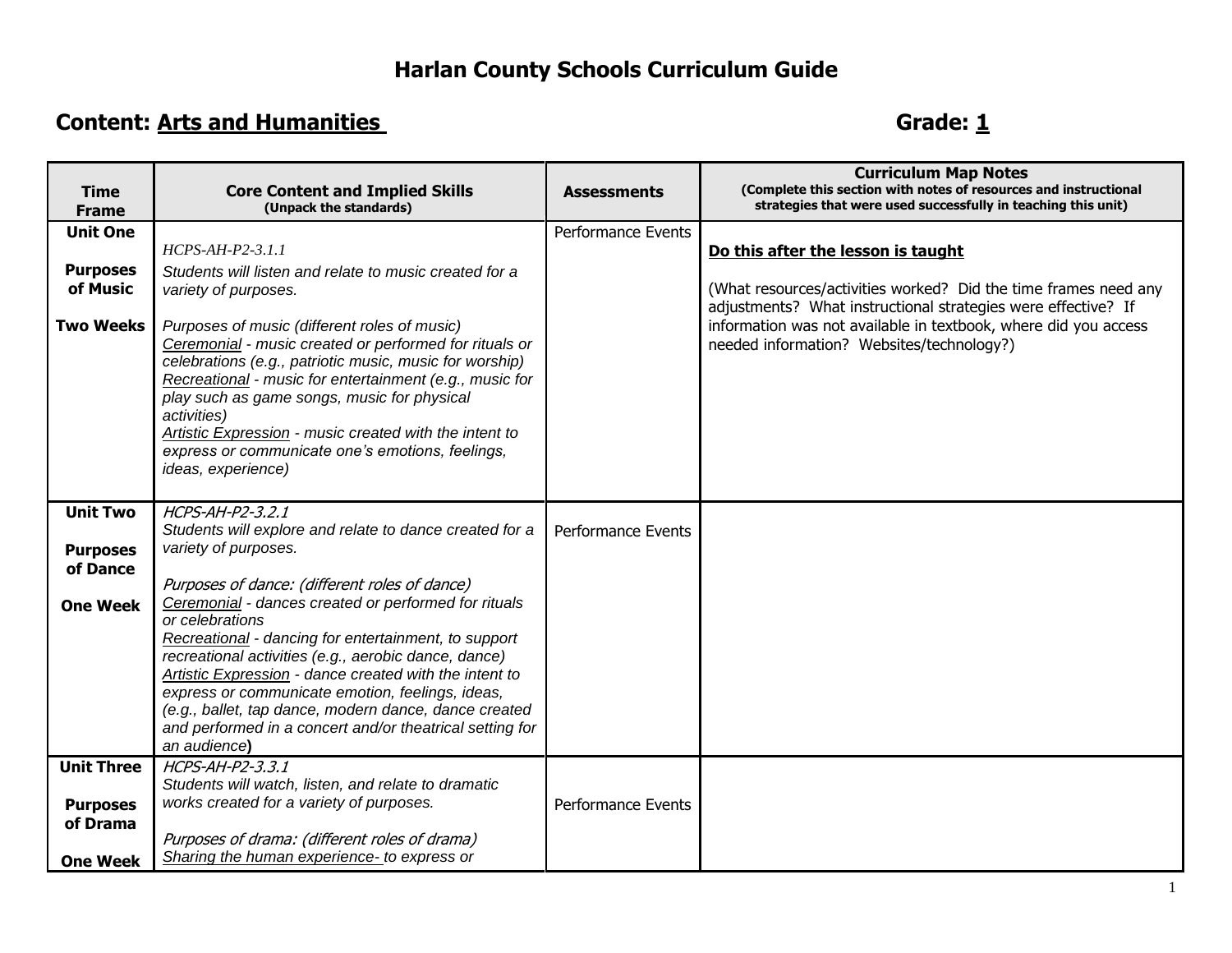| <b>Unit Four</b><br><b>Purposes</b><br>of Visual<br>Art<br><b>One Week</b> | communicate emotion, feelings, ideas, information<br>through dramatic works (e.g. storytelling, role playing,<br>narrative works)<br>Passing on tradition and culture- to express or<br>communicate feelings, ideas, information (e.g.,<br>narrative, storytelling, folktales, myths and legends)<br>Recreational: drama for entertainment (e.g.,<br>drama/theatre as a hobby)<br>Artistic Expression - drama created with the intent to<br>express or communicate emotion, feelings, ideas,<br>information (e.g., dramatic works created and<br>performed by actors in a threatrical setting for an<br>audience)<br>HCPS-AH-P2-3.3.1<br>Students will view and relate to visual arts created for<br>a variety of purposes.<br>Purposes of drama/theatre: (different roles of art)<br>Ceremonial - ritual, celebration, artworks created to<br>support worship ceremonies (e.g., ceremonial masks)<br>Artistic expression - artwork to express or<br>communicate emotion, ideas, feelings (e.g., for self-<br>expression, to decorate or beautify objects)<br>Narrative - Artworks that tell stories, describe and<br>illustrate experiences, or communicate ideas or<br>information, art to document important or historical<br>events (e.g., Native American totem poles, cave and<br>wall paintings) | Performance Events<br>1 ORQ<br>And<br>Multiple<br>Choice<br>over purposes of<br>arts | <b>Essential Questions &amp; Sample Responses:</b><br>1. How can line, color and shape in drawings and paintings show<br>feelings or emotion?<br>2. How can artwork tell a story?<br><b>Essential Skill Activities:</b><br>Students will:<br>1. View various artworks that demonstrate different emotions using<br>line, color, and shape.<br>2. Use line, color and shape in drawings and paintings to show<br>feelings of emotion.<br>3. View various artworks (drawings, paintings) that tell a story<br>4. Tell a story through a drawing or painting |
|----------------------------------------------------------------------------|---------------------------------------------------------------------------------------------------------------------------------------------------------------------------------------------------------------------------------------------------------------------------------------------------------------------------------------------------------------------------------------------------------------------------------------------------------------------------------------------------------------------------------------------------------------------------------------------------------------------------------------------------------------------------------------------------------------------------------------------------------------------------------------------------------------------------------------------------------------------------------------------------------------------------------------------------------------------------------------------------------------------------------------------------------------------------------------------------------------------------------------------------------------------------------------------------------------------------------------------------------------------------------------------------------|--------------------------------------------------------------------------------------|-----------------------------------------------------------------------------------------------------------------------------------------------------------------------------------------------------------------------------------------------------------------------------------------------------------------------------------------------------------------------------------------------------------------------------------------------------------------------------------------------------------------------------------------------------------|
|                                                                            | Functional - artistic objects used in everyday life (e.g.,<br>pottery, quilts, baskets.)                                                                                                                                                                                                                                                                                                                                                                                                                                                                                                                                                                                                                                                                                                                                                                                                                                                                                                                                                                                                                                                                                                                                                                                                                |                                                                                      |                                                                                                                                                                                                                                                                                                                                                                                                                                                                                                                                                           |
| <b>Unit Five</b><br><b>Structures</b><br>in Music                          | HCPS-AH-P2-1.1.1<br>Students will explore and experience elements of<br>music using musical terminology.                                                                                                                                                                                                                                                                                                                                                                                                                                                                                                                                                                                                                                                                                                                                                                                                                                                                                                                                                                                                                                                                                                                                                                                                |                                                                                      | <b>KET Music Toolkit</b>                                                                                                                                                                                                                                                                                                                                                                                                                                                                                                                                  |
| <b>Five weeks</b>                                                          | Elements of music:<br>Rhythm - whole notes, quarter notes (aurally and<br>kinesthetically)<br>Tempo - steady beat, slower, faster (aurally,<br>kinesthetically and visually using symbols such as sticks,<br>hearts, etc.)                                                                                                                                                                                                                                                                                                                                                                                                                                                                                                                                                                                                                                                                                                                                                                                                                                                                                                                                                                                                                                                                              | Creating and<br>performing<br>opportunities                                          | <b>Essential Questions &amp; Sample Responses:</b><br>1. What are the different voices we use?<br>Speaking<br>$\bullet$<br>Singing<br>Whispering                                                                                                                                                                                                                                                                                                                                                                                                          |
|                                                                            | $Melody$ – "the tune", listen to, sing, and play on pitched<br>percussion familiar and unfamiliar melodies to see if the<br>music skips up or down or remains the same.<br>Harmony - rounds and partner songs (aurally))<br>Form - call and response form, AB form or pattern and                                                                                                                                                                                                                                                                                                                                                                                                                                                                                                                                                                                                                                                                                                                                                                                                                                                                                                                                                                                                                       | Critique<br>МC                                                                       | Calling<br>2. Can you name an appropriate time and/or place to use your<br>voice in each of those ways?<br>Speaking: asking or answering a question                                                                                                                                                                                                                                                                                                                                                                                                       |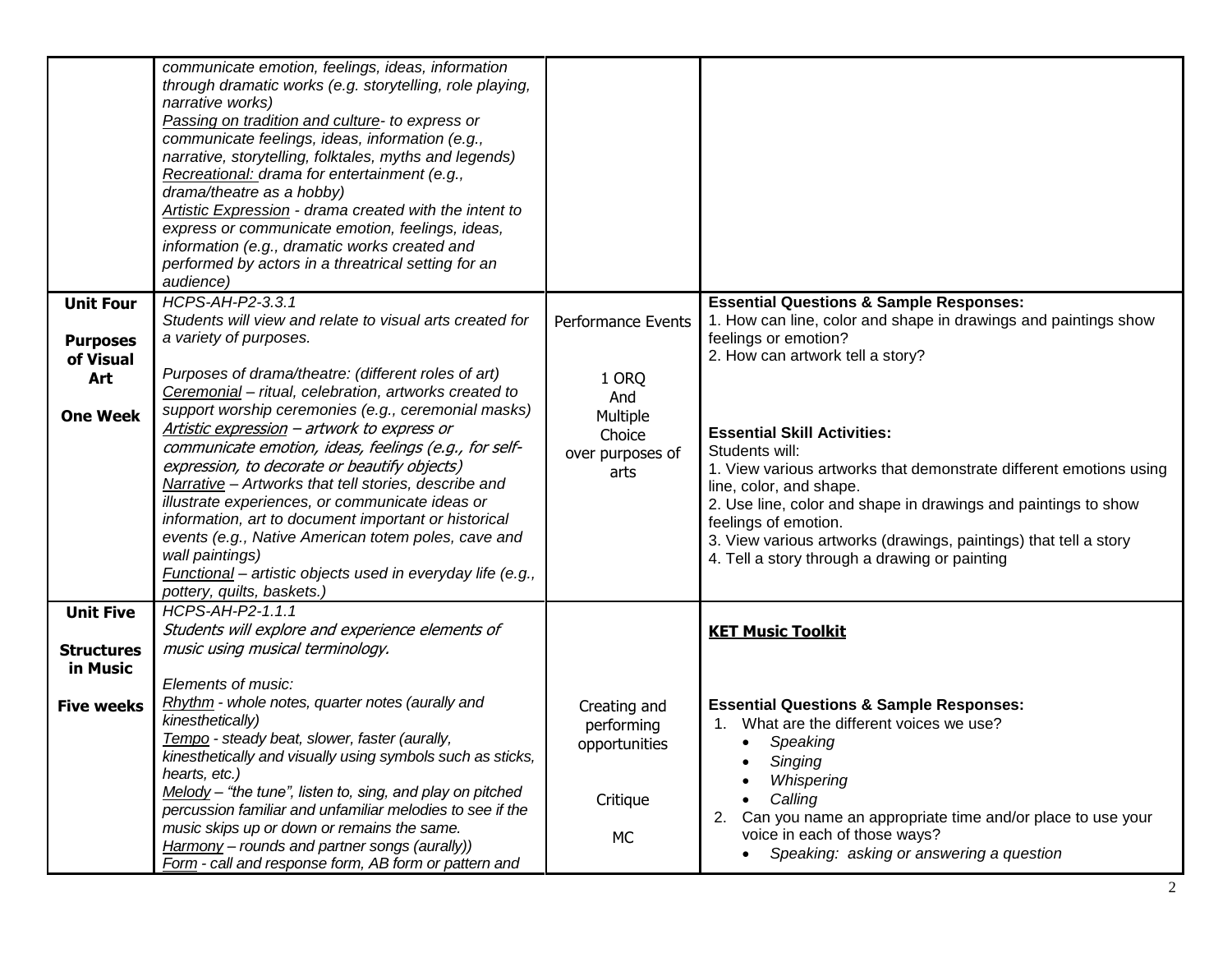| ABA form or pattern (aurally)<br>Timbre (tone color) - recognize different qualities of<br>musical sounds, instruments by family - brass,<br>woodwind, string, percussion, (aurally and visually) and<br>human voices (aurally)<br>Dynamics - soft, loud (aurally)<br>HCPS-AH-P2-1.1.2<br>Students will listen to and sing together various styles<br>of music (spirituals, game songs, folk songs, lullabies,<br>patriotic,). | Singing: with the radio<br>Whispering: when the baby's asleep<br>Calling: out on the playground<br>3. What causes sounds to be different?<br>The material from which it's made<br>How big or little it is<br>What shape it is<br>4. Why do instruments sound different?<br>They have different sizes and shapes<br>They're made of different materials<br>• They're played differently<br>5. How can tempo be used to help tell a story?<br>The tempo should go slow when the story is sad or the<br>character is tired; the tempo should be fast when the<br>character is angry or excited or running<br>6. How would you move to show a fast tempo? A slow tempo?<br>You could run to show a fast tempo<br>You could tiptoe to show a slow tempo<br>7. How do you make your body match the dynamic level of the<br>music?<br>With louder music you make big movements and with<br>softer music you make smaller movements<br>8. How can you use dynamics to help tell a story?<br>You make louder sounds when the character is excited,<br>angry, etc.<br>You make softer sounds when the character is sad,<br>lonely, sneaking, sleepy, etc.<br>9. How can you move your body to match the pitch?<br>Stand up tall for higher pitches and bend down for lower<br>pitches<br>10. How do you identify the form of a song?<br>• You listen to the pattern of the sections in the song<br>11. How can you move to show AB form?<br>You can use one type of movement for the A section and a<br>$\bullet$<br>different movement for the B section |
|--------------------------------------------------------------------------------------------------------------------------------------------------------------------------------------------------------------------------------------------------------------------------------------------------------------------------------------------------------------------------------------------------------------------------------|-------------------------------------------------------------------------------------------------------------------------------------------------------------------------------------------------------------------------------------------------------------------------------------------------------------------------------------------------------------------------------------------------------------------------------------------------------------------------------------------------------------------------------------------------------------------------------------------------------------------------------------------------------------------------------------------------------------------------------------------------------------------------------------------------------------------------------------------------------------------------------------------------------------------------------------------------------------------------------------------------------------------------------------------------------------------------------------------------------------------------------------------------------------------------------------------------------------------------------------------------------------------------------------------------------------------------------------------------------------------------------------------------------------------------------------------------------------------------------------------------------------------------------------------------|
|                                                                                                                                                                                                                                                                                                                                                                                                                                | <b>Essential Skill Activities:</b><br>Students will:<br>1. aurally identify the four voices<br>2. demonstrate the four voices on demand<br>use their voices to reproduce various environmental sounds<br>play unpitched instruments using appropriate technique<br>4.<br>5. use unpitched instruments to play rhythmic patterns and keep                                                                                                                                                                                                                                                                                                                                                                                                                                                                                                                                                                                                                                                                                                                                                                                                                                                                                                                                                                                                                                                                                                                                                                                                        |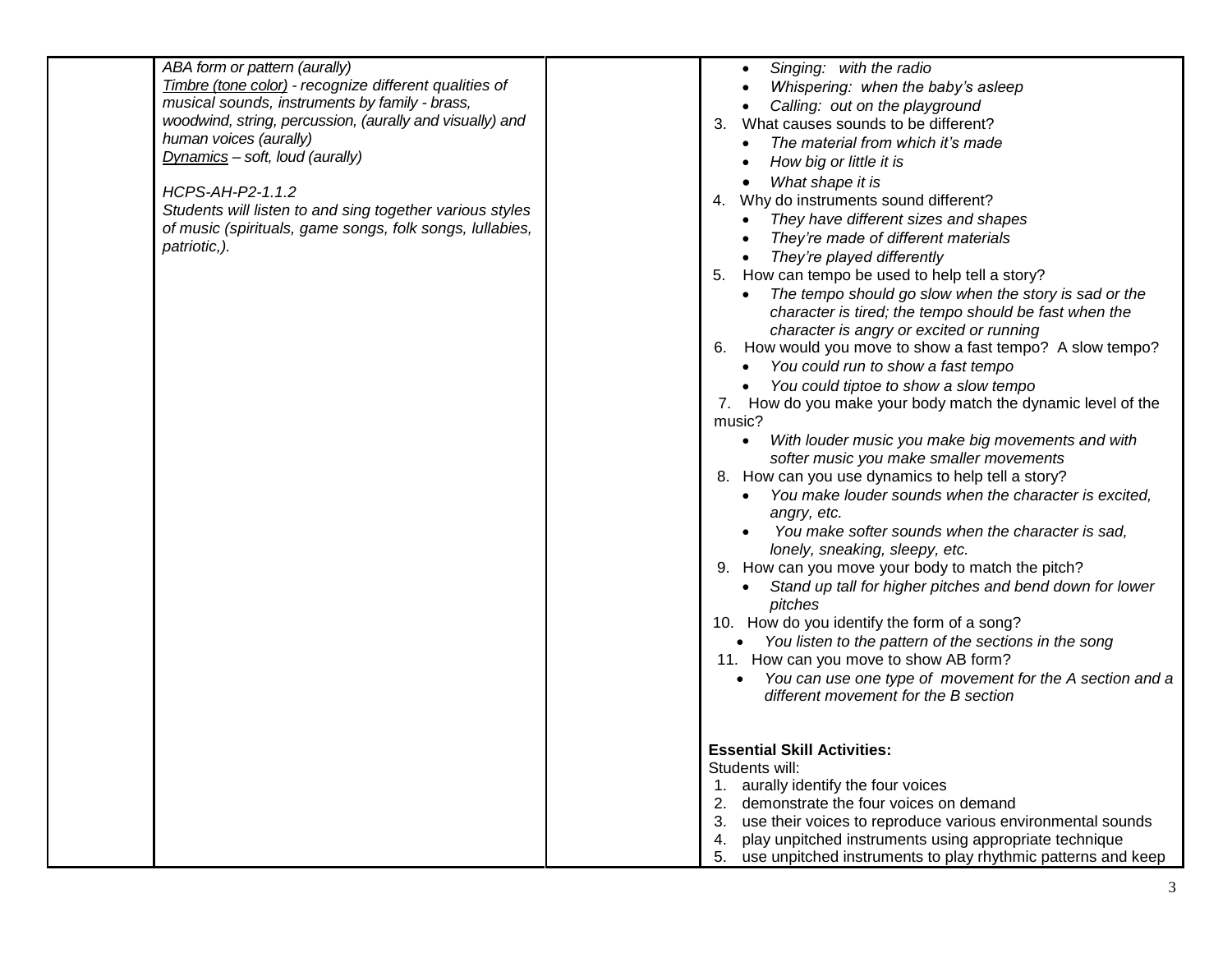| Unit 6<br><b>Structures</b><br>in Dance<br>Two Weeks | $HCPS-AH-P2-1.2.1$<br>Students will explore and observe dance/movement<br>and identify elements and movements using dance<br>terminology.<br>Elements of dance:<br>Space - direction of dance movements (forward,<br>backward, right, left, up, down), pathway (straight,<br>curved, zigzag), levels (high, middle, low), shape<br>Time (tempo) - dance movements that follow a<br>steady beat or move faster or slower<br>Force - dance movements that use more or less<br>energy (e.g., gentle movements versus strong<br>movements)<br>Dance Form - beginning, middle, end | <b>Performance Events</b><br>Critique<br>C:\Documents and<br>Settings\jlee\My Docu<br>1 ORQ<br><b>MC</b> | a steady beat<br>6. move to show fast or slow tempi<br>identify whether the music is moving at a faster or slower<br>7.<br>tempo<br>8. create an appropriate tempo for a particular section in a story<br>(i.e., a chase scene, a sad part of the story)<br>9. move to show louder or softer dynamic levels<br>10. select an appropriate dynamic level (loud or soft) to help tell a<br>portion of a story or poem<br>11. move their bodies to match the shape of a melody or higher<br>and lower sounds<br>12. identify repeated rhythmic and melodic motives in speech and<br>song<br>13. identify motives and phrases as same or different<br>identify sections as same or different (i.e. AA or AB)<br><b>KET Dance Toolkit</b> |
|------------------------------------------------------|-------------------------------------------------------------------------------------------------------------------------------------------------------------------------------------------------------------------------------------------------------------------------------------------------------------------------------------------------------------------------------------------------------------------------------------------------------------------------------------------------------------------------------------------------------------------------------|----------------------------------------------------------------------------------------------------------|-------------------------------------------------------------------------------------------------------------------------------------------------------------------------------------------------------------------------------------------------------------------------------------------------------------------------------------------------------------------------------------------------------------------------------------------------------------------------------------------------------------------------------------------------------------------------------------------------------------------------------------------------------------------------------------------------------------------------------------|
|                                                      | HCPS-AH-P2-1.2.2<br>Students will observe, experience and describe<br>locomotor (e.g., walk, run, skip, gallop) and<br>nonlocomotor (e.g., bend, stretch, twist, swing)<br>movements.                                                                                                                                                                                                                                                                                                                                                                                         |                                                                                                          |                                                                                                                                                                                                                                                                                                                                                                                                                                                                                                                                                                                                                                                                                                                                     |
| Unit 7<br>Structures<br>in Drama                     | $HCPS-AH-P2-1.3.1$<br>Students will explore dramatic productions and<br>identify literary elements, technical elements and/or<br>performance elements using drama/theatre                                                                                                                                                                                                                                                                                                                                                                                                     | Critique<br><b>Performance Events</b>                                                                    | <b>KET Drama Toolkit</b>                                                                                                                                                                                                                                                                                                                                                                                                                                                                                                                                                                                                                                                                                                            |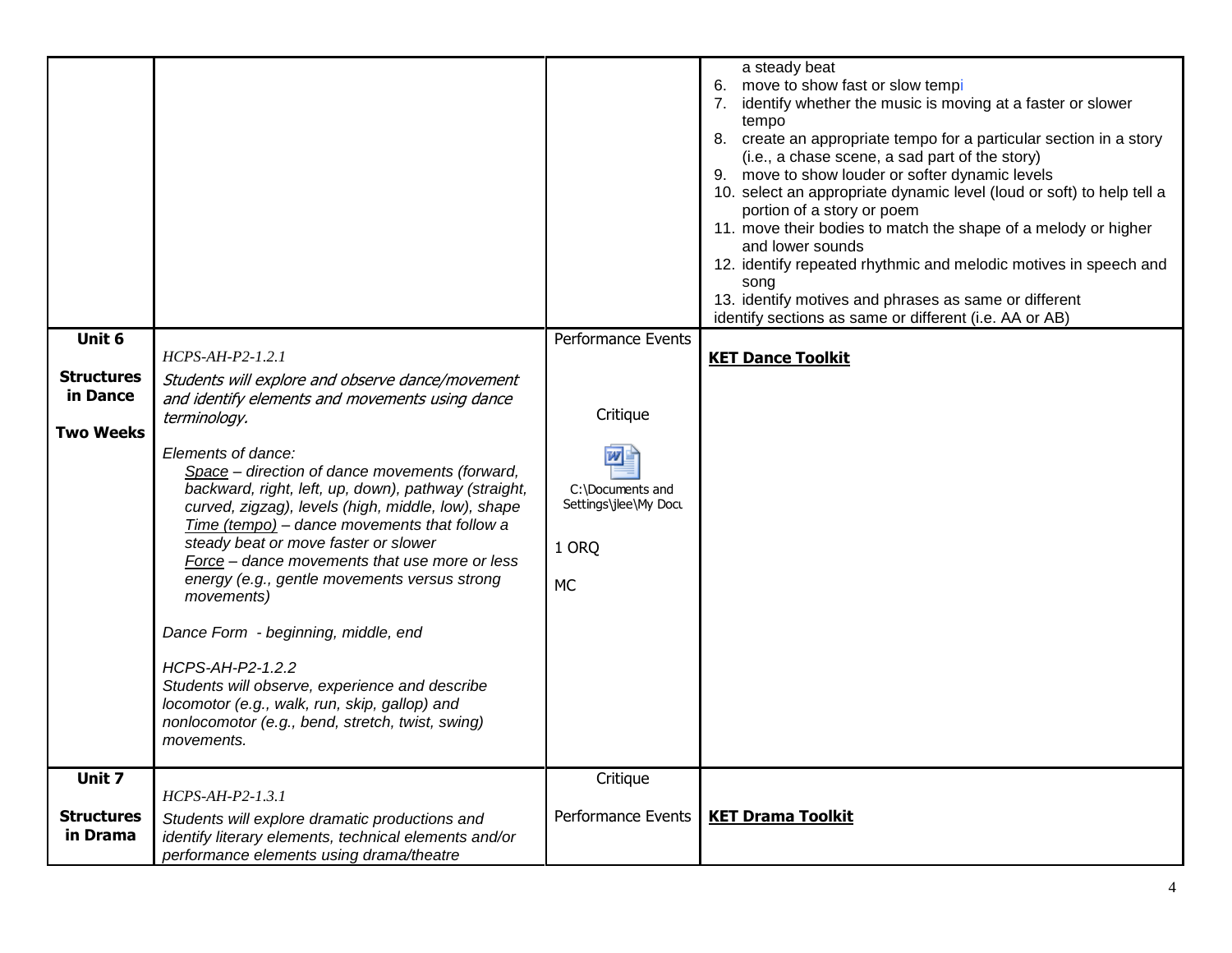| <b>Two Weeks</b>                              | terminology.                                                                                                                                                                                                                                                            |                                                               |                                |
|-----------------------------------------------|-------------------------------------------------------------------------------------------------------------------------------------------------------------------------------------------------------------------------------------------------------------------------|---------------------------------------------------------------|--------------------------------|
|                                               |                                                                                                                                                                                                                                                                         | 1 ORQ                                                         |                                |
|                                               | Elements of drama:<br>Literary elements - Script, Story line (plot), Character,<br>Story organization (beginning, middle, end),<br>Technical elements - Scenery, Costumes, Props<br>Performance elements:<br>Acting (how speaking, moving help to create<br>characters) | <b>MC</b>                                                     |                                |
|                                               | HCPS-AH-P2-1.3.3<br>Students will identify a variety of creative dramatics (role<br>playing and storytelling).                                                                                                                                                          |                                                               |                                |
| Unit 8                                        | HCPS-AH-P2-1.4.1                                                                                                                                                                                                                                                        | Performance Events                                            |                                |
| <b>Structures</b><br>in Visual<br><b>Arts</b> | Students will explore and experience elements of art<br>and principles of design in works of art.<br>Elements of art:<br>Line, Shape, Texture and Color (primary hues)                                                                                                  | Critique<br>™≝                                                | <b>Art Prints:</b>             |
| <b>Five Weeks</b>                             | Principles of design: Organization of visual<br>compositions: Emphasis (focal point), Contrast (e.g.,<br>black/white, rough/smooth)                                                                                                                                     | C:\Documents and<br>Settings\jlee\My Docu                     | <b>KET Visual Arts Toolkit</b> |
|                                               | HCPS-AH-P2-1.4.2<br>Students will explore and experience various media<br>and processes.<br>Media (plural) / medium (singular): (used to produce<br>artworks)<br>Two-dimensional- crayon, pencil, paint, paper<br>Three-dimensional - clay                              | 뻍<br>C:\Documents and<br>Settings\jlee\My Docu<br>1 ORQ<br>МC |                                |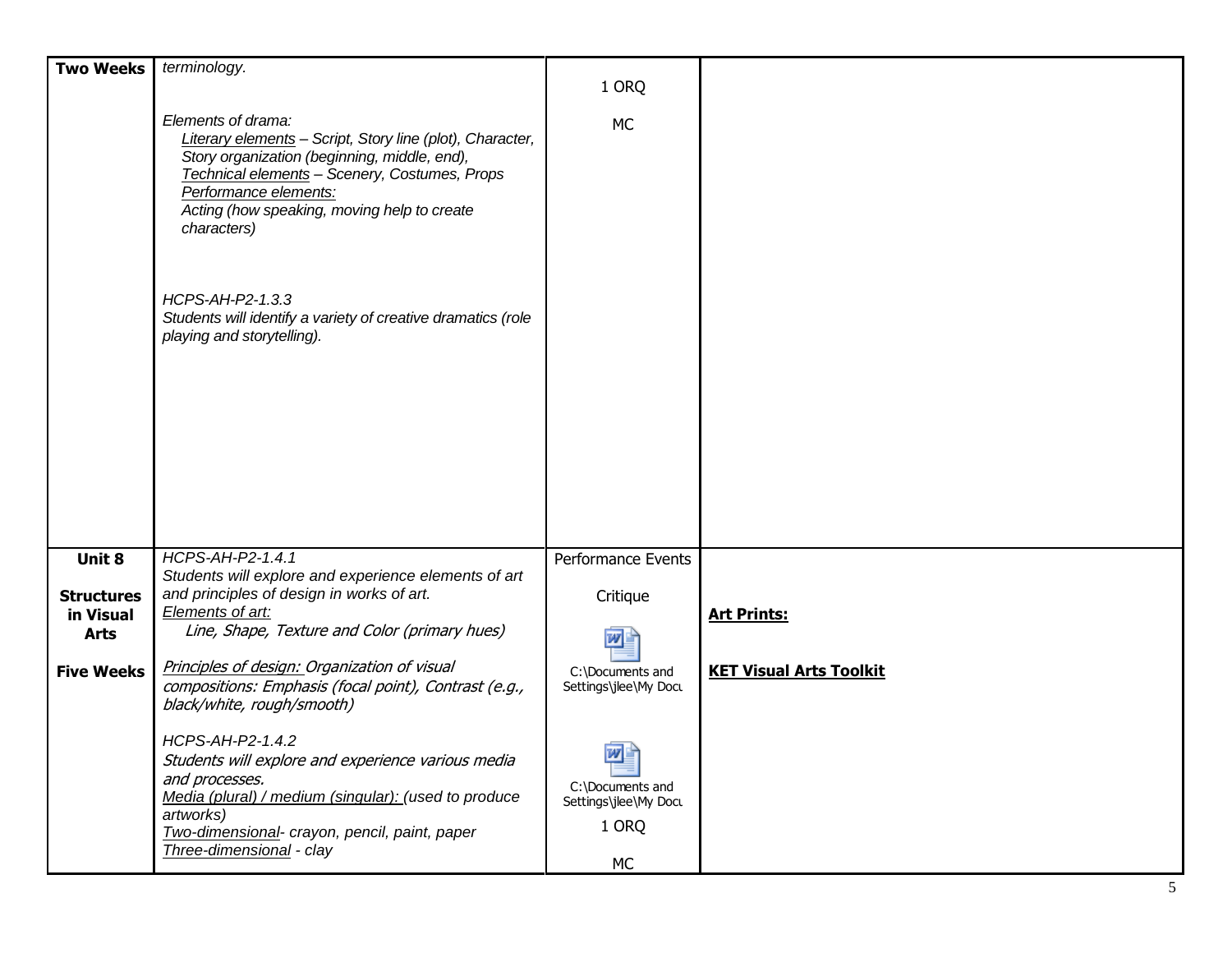|                 | Art processes:<br>Two-dimensional - drawing, painting                           |                    |                                                                                                                        |
|-----------------|---------------------------------------------------------------------------------|--------------------|------------------------------------------------------------------------------------------------------------------------|
|                 | Three-dimensional - sculpture,                                                  |                    |                                                                                                                        |
|                 | Subject matter: (e.g. landscape, portrait, still life)                          |                    |                                                                                                                        |
|                 |                                                                                 |                    |                                                                                                                        |
|                 |                                                                                 |                    |                                                                                                                        |
| Unit 9          | HCPS-AH-P2-2.1.1                                                                | Performance Events | <b>Essential Questions &amp; Sample Responses:</b><br>1. What kind of music are people famous for in your community?   |
| <b>Humanity</b> | Students will explore and experience music from a                               | 1 ORQ              | <b>Bluegrass</b><br>$\bullet$                                                                                          |
| in the arts     | variety of cultures and periods including their own.                            | <b>MC</b>          | Country<br><b>Dulcimer</b>                                                                                             |
| 2 Weeks         |                                                                                 |                    | fiddle<br>$\bullet$                                                                                                    |
|                 |                                                                                 |                    | <b>Folk Songs</b><br>$\bullet$                                                                                         |
|                 | HCPS-AH-P2-2.2.1<br>Students will explore and experience dances from a          |                    | 2. What does the music tell about the people and the place where<br>you live??                                         |
|                 | variety of cultures and periods including their own.                            |                    | People play stringed instruments<br>$\bullet$                                                                          |
|                 |                                                                                 |                    | People like to tell stories in a song<br>$\bullet$<br>3. How can music tell us something about the people who make it? |
|                 | $HCPS-AH-P2-2.3.1$                                                              |                    | It tells us what they are thinking<br>$\bullet$                                                                        |
|                 | Students will explore and experience folktales,                                 |                    | It tells us what is important to them                                                                                  |
|                 | legends or myths from a variety of cultures and<br>periods including their own. |                    | • It tells us what kind of instruments they had<br>4. What kind of dance are people famous for in your community?      |
|                 |                                                                                 |                    | Square Dance<br>$\bullet$                                                                                              |
|                 | HCPS-AH-P2-2.4.1                                                                |                    | <b>Folk Dance</b><br>$\bullet$<br>5. What does the dance tell about the people and the place where                     |
|                 | Students will explore and experience art from a variety                         |                    | you live?                                                                                                              |
|                 | of cultures and periods including their own.                                    |                    | People like to dance in groups                                                                                         |
|                 |                                                                                 |                    | People make up their dances<br>$\bullet$<br>6. Why do people dance?                                                    |
|                 |                                                                                 |                    | • People dance for fun                                                                                                 |
|                 |                                                                                 |                    | People dance to get together<br>7. What kind of drama are people famous for in your community?                         |
|                 |                                                                                 |                    | Storytelling<br>$\bullet$                                                                                              |
|                 |                                                                                 |                    | <b>Folk Tales</b>                                                                                                      |
|                 |                                                                                 |                    | <b>Tall Tales</b><br>8. What does the drama tell about the people and the place where                                  |
|                 |                                                                                 |                    | you live?                                                                                                              |
|                 |                                                                                 |                    | People like to make up stories<br>$\bullet$<br>People have good imaginations<br>$\bullet$                              |
|                 |                                                                                 |                    | 9. What kind of art are people famous for in your community?                                                           |
|                 |                                                                                 |                    | Quilts<br>$\bullet$                                                                                                    |
|                 |                                                                                 |                    | <b>Baskets</b><br>$\bullet$                                                                                            |